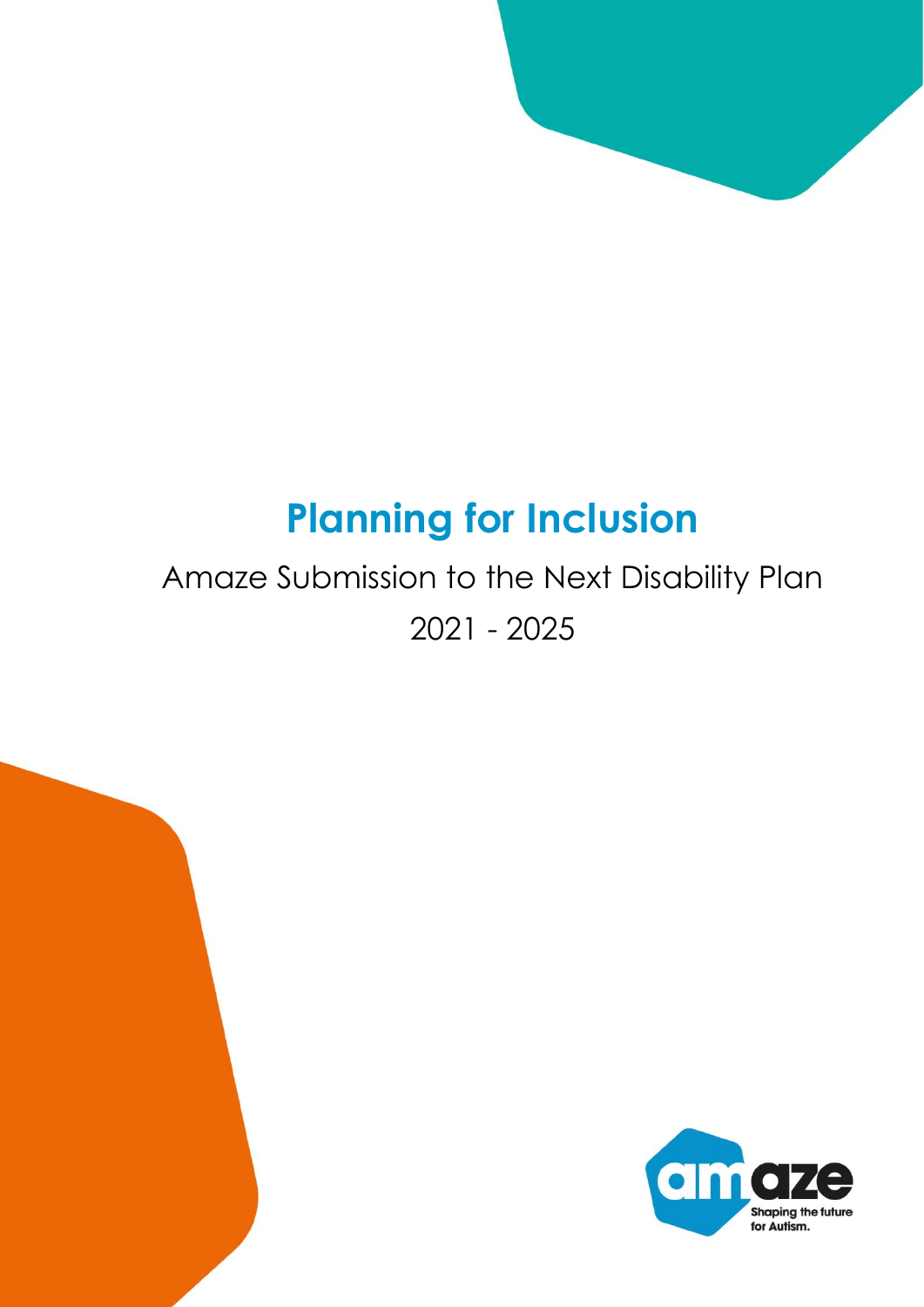

# **About Amaze**

Amaze is a community organisation established over fifty years ago by autistic people and their families. We work to build community understanding of autism, influence policy change for autistic people and provide independent, credible information and resources to individuals, families, professionals, government and the wider community.

Amaze seeks to achieve the following outcomes:

- Community understanding of autism increases over time
- Attitudes and behaviours towards autistic people by the community improve over time
- Opportunities for meaningful participation and valued contribution increase for autistic people

We are closely connected with the autistic community through our national help line Autism Connect, our peer support networks and community capacity building initiatives.

Amaze is *not a service* provider (for NDIS or otherwise). Amaze is a partner of the Australian Autism Alliance.

# **About autism**

Autism Spectrum Disorder (or ASD) is a neurodevelopmental condition. Autism is not a disease. People are born autistic. It is a lifelong condition and there is no cure, but the way it affects people may change over time as a person grows and matures. Every autistic individual is different.

Autism frequently co-occurs with other conditions including other neurodevelopment conditions (e.g. ADHD, Dyslexia) and Intellectual Disability. 50-70% of autistic people also have mental health conditions.

# **For further information**

Amaze stands ready to assist in the development of Victoria's next state disability plan. Nicole Rees, Deputy CEO and Executive Manager of Policy & Advocacy can be contacted at [Nicole.rees@amaze.org.au](mailto:Nicole.rees@amaze.org.au) to discuss this submission.

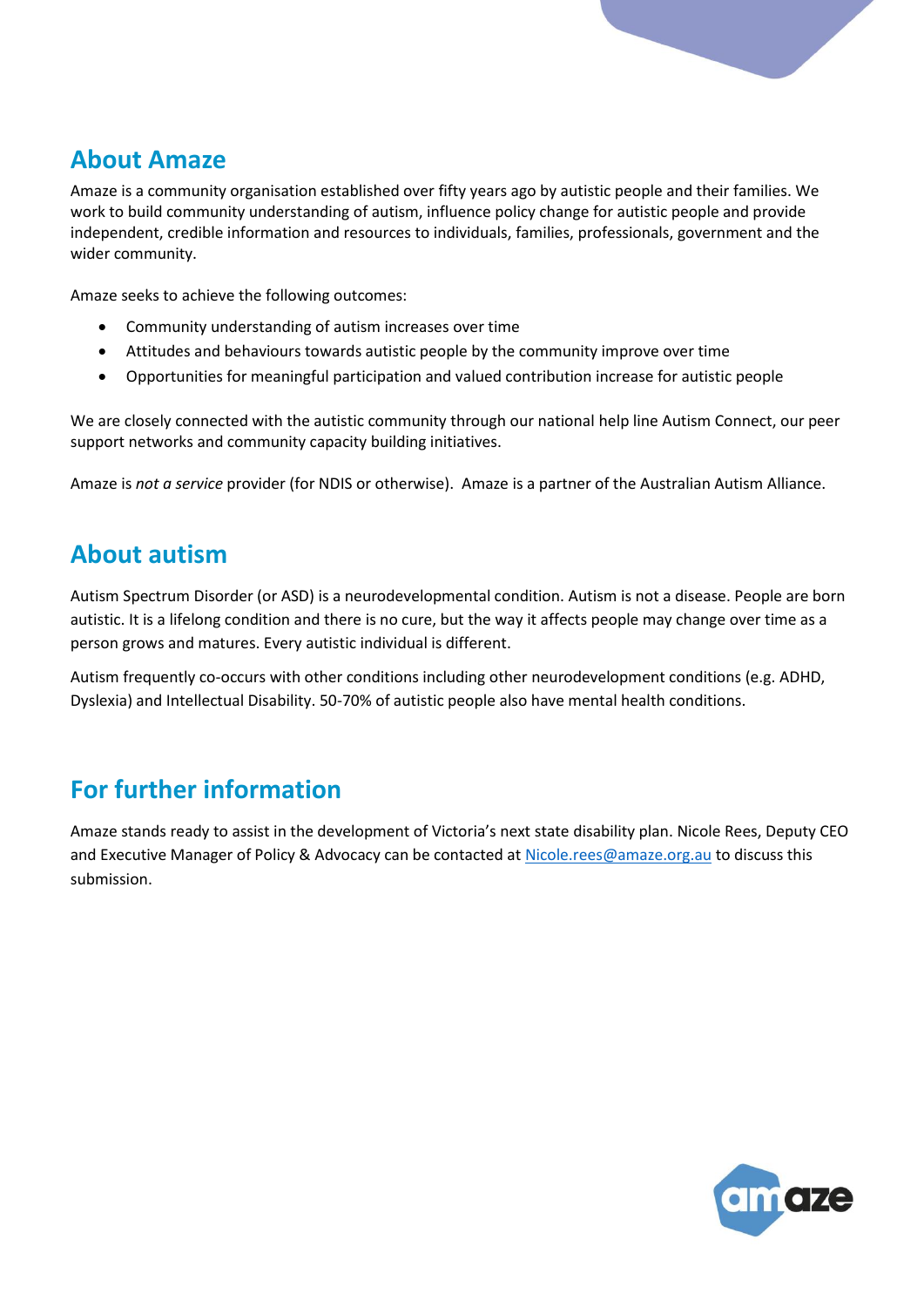# **Overview**

Amaze has high aspirations for the next iteration of Victoria's Disability Plan.

We call for a fundamental reorientation to drive inclusion of people with disability in mainstream life, to actively tackle discrimination – including ableism – and to reflect and accord human rights.

Strong targets to improve outcomes and inclusion across a broad range of life domains ought to be a feature of the next plan. A future Disability Inclusion Commissioner could co-ordinate, drive and monitor progress, and build capacity and capability in both the public sector and the broader community.

Disaggregated data to shine a spotlight on outcomes across and within the disability community is needed. An urgent focus on the plight of groups with the poorest outcomes – including autistic people – is warranted.

Shared governance and co-production with people with disability and their organisations will be critical to driving change. We urge the Victorian Government to move from the current information sharing and consultative approaches to true collaboration and empowerment – drawing inspiration from processes with First People's communities.

Enabling the voice of people with disability and their representatives through support for individual, self and systemic advocacy is foundational to a human rights approach. Ensuring systemic policy capability resides in the disability sector is a pre-requisite to meaningful co-production of policy and programmatic responses.

Stronger alignment of efforts across the Victorian public sector – government departments, agencies and local governments – would be significant improvement. Likewise, the change to strengthen connections between mutually reinforcing initiatives, such as embedding the Victorian Autism Plan in the next iteration of the state disability plan, ought to be grasped.

Continued efforts to educate the general community are pivotal to building an inclusive Victoria. Without changing community attitudes, little else will change.

Victoria's Covid recovery efforts need to include a strong focus on the disability community, many of whom have done it particularly tough during the pandemic. Skills and labour shortages, exacerbated by border restrictions, create an unprecedented opportunity to move the dial on the stubbornly poor employment outcomes for autistic people and others with disability.

Most of the autistic community already have co-occurring mental health conditions. For many, the pandemic has aggravated this. The needs of people with disability have to be top of mind in the design and implementation of recommendations of Victoria's Mental Health Royal Commission.

As Australia's most socially progressive jurisdiction, the next disability plan is an opportunity for Victoria to not just catch up with other jurisdictions, but to seed a legacy for change that will lead the nation.

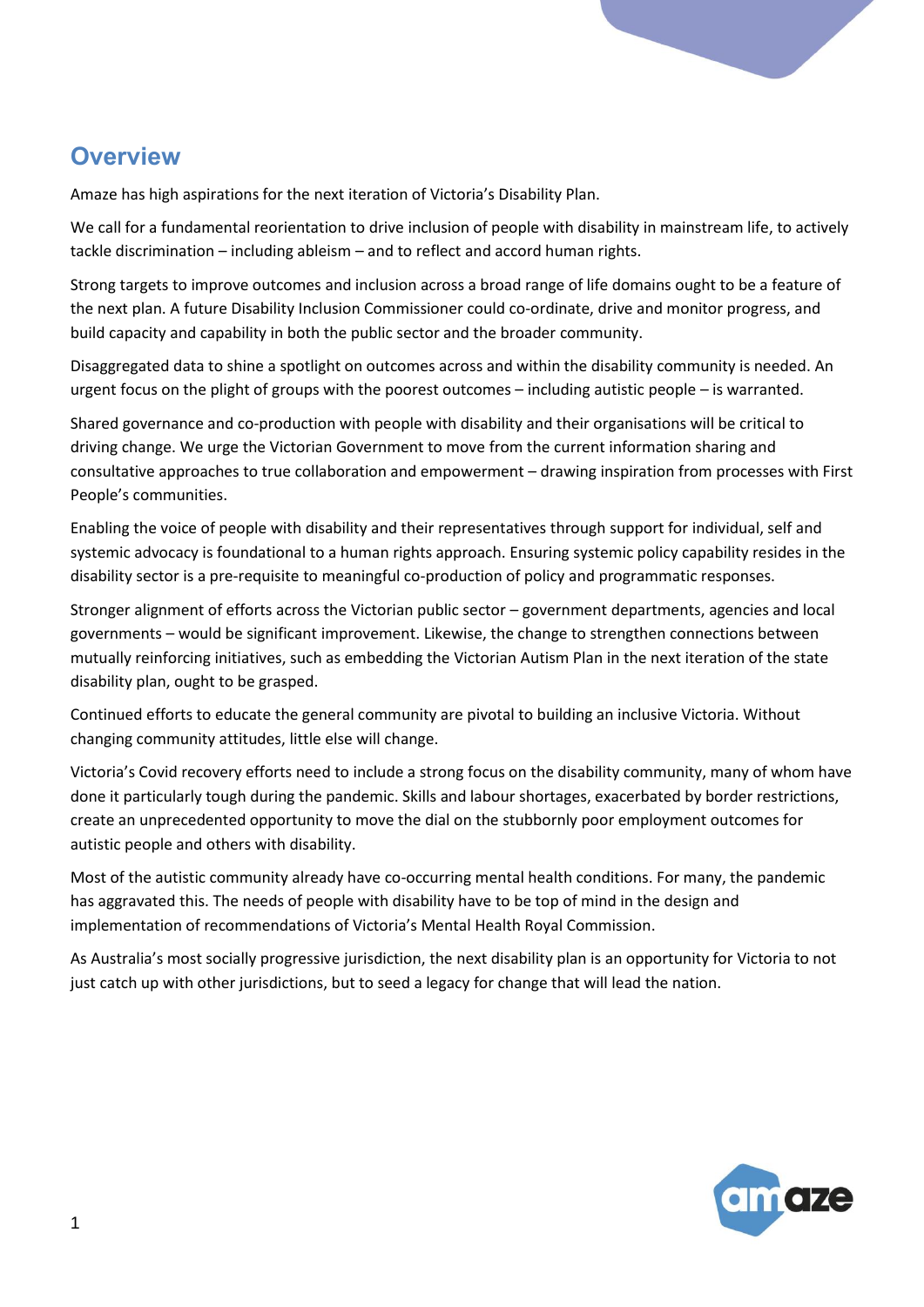# **Topic Area 1 - Improving how we describe disability and disability inclusion in the next plan**

#### **Recommendations**

#### **1. Re-orient the next plan to be the Victorian Disability Rights and Inclusion Plan**

A new name for the forthcoming state disability plan will play an important role in setting the tone and ambitions for the next five year period:

- It needs to reflect an unequivocal commitment to operationalising major human rights frameworks, particularly the United Nations (UN) Convention on the Rights of Persons with Disabilities.
- Explicitly referencing inclusion in the title would indicate an overarching commitment to drive inclusion of people with disability in all aspects of mainstream life (as distinct from inclusion in disability settings).
- Naming "inclusion" would catch Victoria up with other states including New South Wales and South Australia who have already taken similar steps.

#### **Recommendations**

- **2. Reflect the Social Model of Disability in both the Plan and the Act**
- **3. Highlight the damage caused by ableist perspectives and use the next Plan to address and prevent ableism**

Amaze adheres to the Social Model of Disability. Our work is based on the idea that with the right supports, community attitudes, and environment, people with disability can thrive in society. The next plan needs to tackle the systemic barriers, derogatory attitudes and social exclusion practices that serve to disable our community.

This goes hand in hand with the need to address and prevent ableism, which positions people with disability as inferior or needing to be fixed. The next plan provides a critical opportunity to educate about the impact of ableist perspectives. Much can be learnt from initiatives to address sexism, racism and homophobia.

#### **Recommendations**

## **4. Sharpen the focus on invisible disabilities, which have not historically had the level of focus and attention warranted**

The experiences of people with invisible disability need to be brought into much sharper focus. Outcomes for cohorts with invisible disability are demonstrably poorer across key like domains particularly education, employment, and mental health. This needs to be explicitly called out and addressed in the plan through purpose-built measures and initiatives.

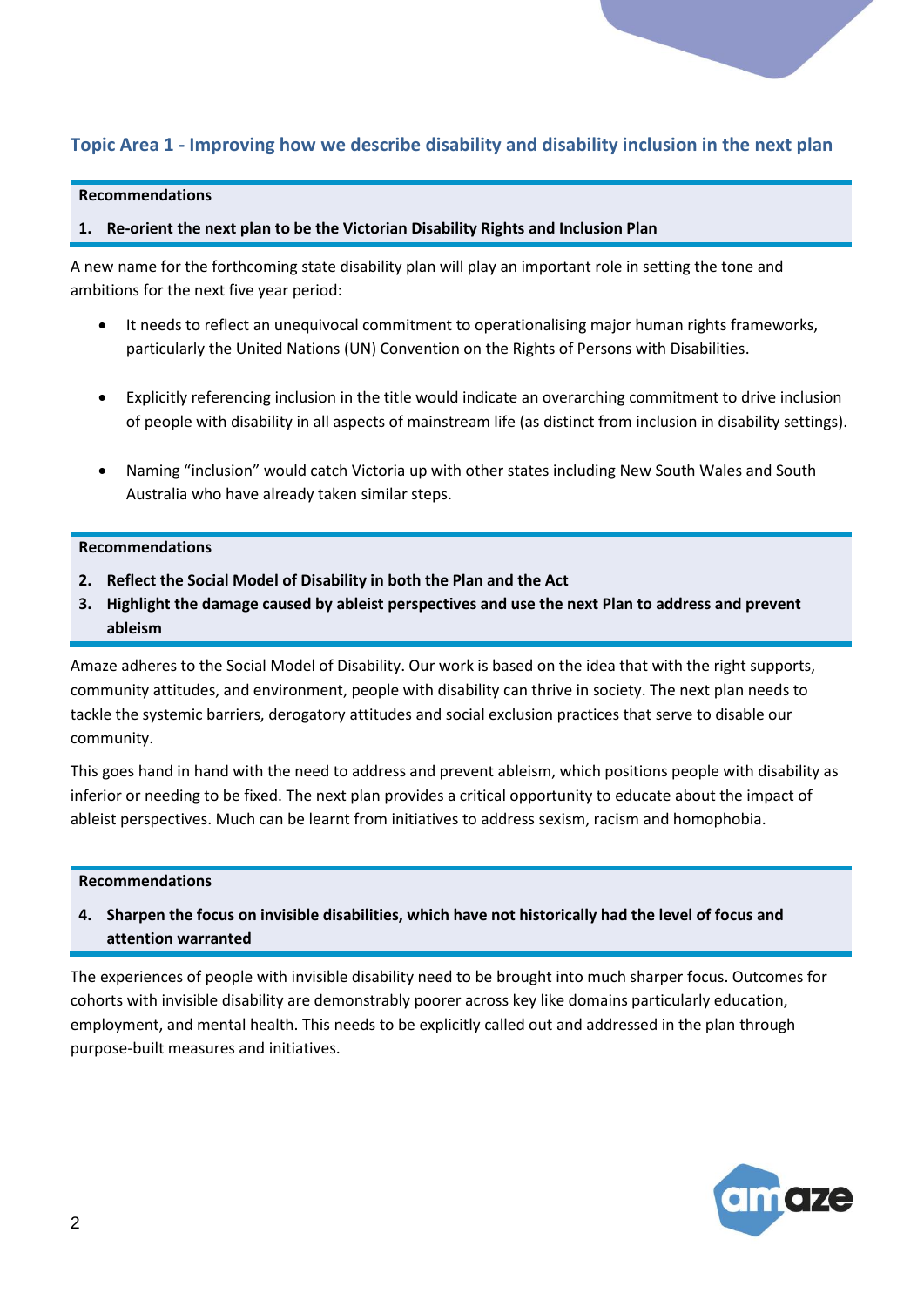# **Topic Area 2 – Finding better ways to include people with disability in making the next plan**

#### **Recommendations**

#### **5. Ensure Co-Production and shared governance is at the heart of the next Disability Plan**

Lived Experience must be properly valued at all stages in the next Plan. Reflecting the principle of "nothing about us without us," the next plan needs to be **co-produced** from end to end (design, measures and indicators, implementation, oversight, evaluation) with people with disability.

Th[e IAP2 Spectrum of Public Participation](https://iap2.org.au/wp-content/uploads/2020/01/2018_IAP2_Spectrum.pdf) (see below) maps the continuum of public participation. We urge the Victorian Government to move beyond the current consultative approaches into the collaborate/empower zone.

# IAP2 Spectrum of Public Participation



IAP2's Spectrum of Public Participation was designed to assist with the selection of the level of participation that defines the public's role in any public participation process. The Spectrum is used internationally, and it is found in public participation plans around the world.

|                                            |                                                                                                                                                                               | <b>INCREASING IMPACT ON THE DECISION</b>                                                                                                                              |                                                                                                                                                                                                                      |                                                                                                                                                                                                      |                                                                  |  |
|--------------------------------------------|-------------------------------------------------------------------------------------------------------------------------------------------------------------------------------|-----------------------------------------------------------------------------------------------------------------------------------------------------------------------|----------------------------------------------------------------------------------------------------------------------------------------------------------------------------------------------------------------------|------------------------------------------------------------------------------------------------------------------------------------------------------------------------------------------------------|------------------------------------------------------------------|--|
|                                            | <b>INFORM</b>                                                                                                                                                                 | <b>CONSULT</b>                                                                                                                                                        | <b>INVOLVE</b>                                                                                                                                                                                                       | <b>COLLABORATE</b>                                                                                                                                                                                   | <b>EMPOWER</b>                                                   |  |
| <b>PARTICIPATION GOAL</b><br><b>PUBLIC</b> | To provide the public<br>with balanced and<br>objective information<br>to assist them in<br>understanding the<br>problem, alternatives,<br>opportunities and/or<br>solutions. | To obtain public<br>feedback on analysis,<br>alternatives and/or<br>decisions.                                                                                        | To work directly with<br>the public throughout<br>the process to ensure<br>that public concerns<br>and aspirations are<br>consistently<br>understood and<br>considered.                                              | To partner with the<br>public in each aspect<br>of the decision<br>including the<br>development of<br>alternatives and the<br>identification of the<br>preferred solution.                           | To place final decision<br>making in the hands of<br>the public. |  |
| PUBLIC<br>뿓<br>s<br><b>PROMISE</b>         | We will keep you<br>informed.                                                                                                                                                 | We will keep you<br>informed, listen to and<br>acknowledge concerns<br>and aspirations, and<br>provide feedback on<br>how public input<br>influenced the<br>decision. | We will work with you<br>to ensure that your<br>concerns and<br>aspirations are<br>directly reflected in<br>the alternatives<br>developed and provide<br>feedback on how<br>public input influenced<br>the decision. | We will look to you for<br>advice and innovation<br>in formulating<br>solutions and<br>incorporate your<br>advice and<br>recommendations into<br>the decisions to the<br>maximum extent<br>possible. | We will implement<br>what you decide.                            |  |

Shared governance is crucial for sustained attention and accountability. It provides safeguards and continuity as department staff and governments change. Inspiration can be drawn from the recent refresh of Closing the Gap – along with the [Victorian Marrang Education Plan](https://www.education.vic.gov.au/about/programs/Pages/marrung.aspx#link51) and [Burra Lotjpa Dunguludja Aboriginal Justice Agreement](https://www.aboriginaljustice.vic.gov.au/the-agreement/governance-implementation-and-accountability/roles-and-responsibilities) – which have advanced governance and co-production processes, including at local, regional and state levels.

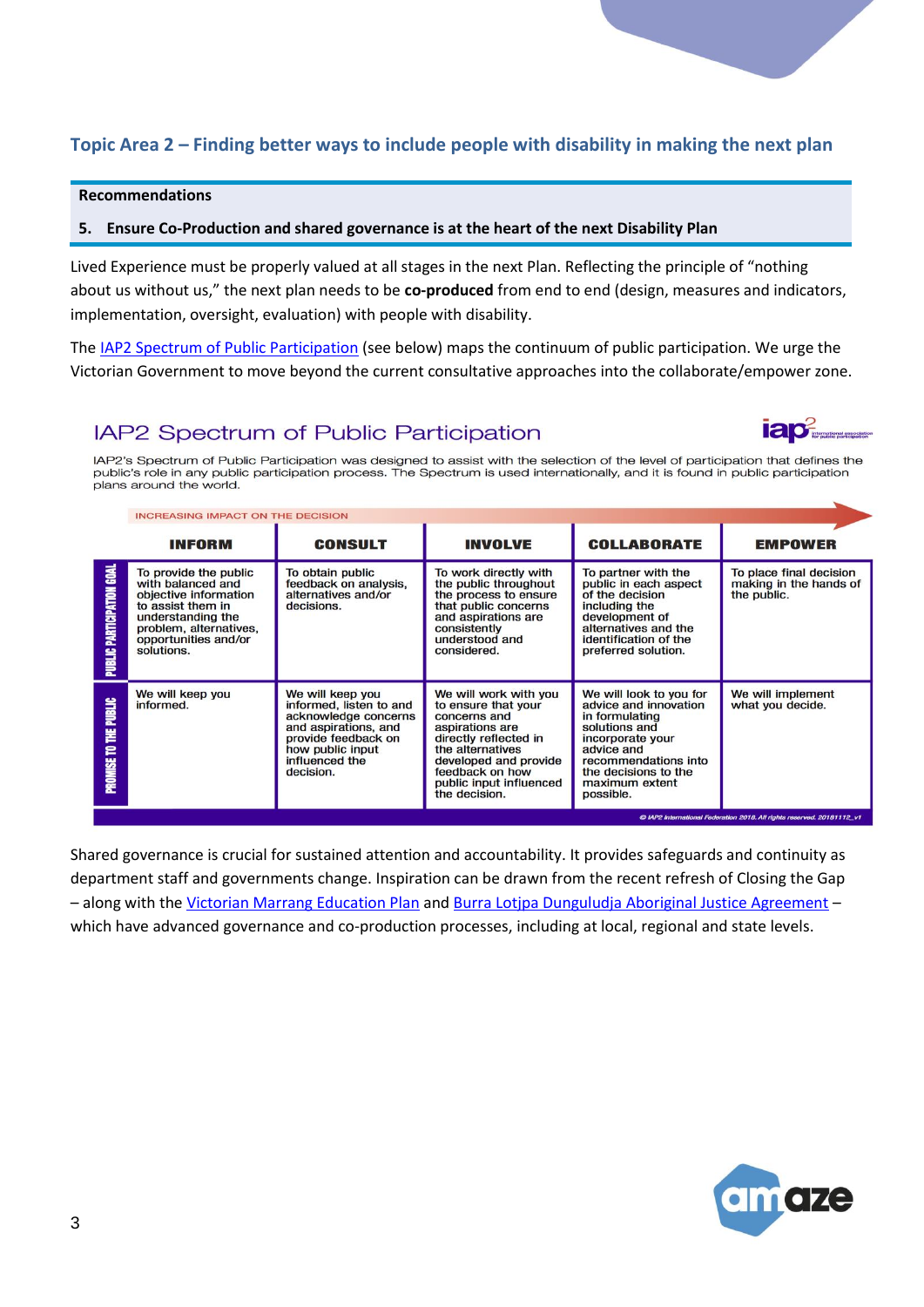**6. Ensure that ongoing engagement includes a range of lived experience voices, reflecting the diversity of the disability community**

Special efforts are needed to ensure ongoing involvement of hard-to-reach groups. This will require sustained work by connected community sector partners and the dissemination of specialised materials in Easy and Plain English; in multiple community languages; through social scripts; through in person meetings and accessible and inclusive online forums.

Engagement needs to include place-based approaches to avoid a 'metro-centric' plan.

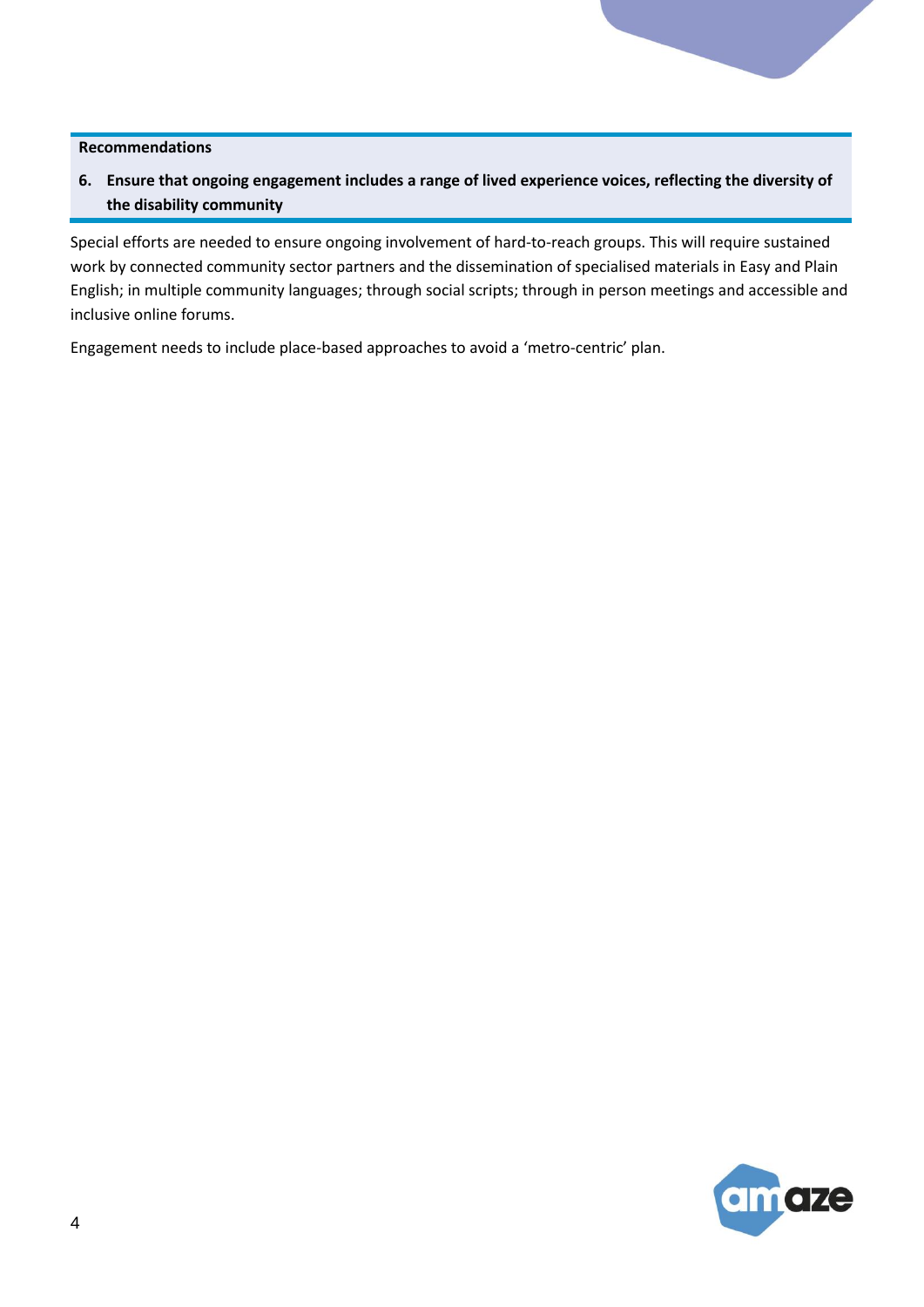# **Topic Area 3 – Strengthening the State Disability Plan Outcomes Framework**

#### **Recommendations**

- **7. Improve the measurement, monitoring and tracking of the plan by:**
	- **Developing online reporting tools aligned to Disability Plan outcomes framework**
	- **Disaggregating outcomes data to allow comparisons by disability type, locality and other intersecting factors (e.g. cultural and linguistic diversity, gender diversity)**

Public access to consistent and easy to understand data is needed so that we can collectively monitor and track progress and understand in real time what is (or isn't) working.

Data that measures outcomes by disability type, place, and other intersecting factor such as cultural background is critical.

#### **Recommendations**

**8. Establish stretch targets for increased participation in economic and community life, and for inclusion in mainstream settings** 

The next plan needs to be driven by ambitious targets to improve real outcomes in major life domains such as school and work. Corresponding targets to lift inclusion in mainstream settings are also needed. Such targets are conspicuously absent in recent major policy frameworks such as the recent Disability Inclusion Education Reforms. Some examples of possible participation and inclusion targets for education are set out below:

| Participation (indicative targets by x%)                       | Inclusion (initiative targets by x%)                                                                                                                |
|----------------------------------------------------------------|-----------------------------------------------------------------------------------------------------------------------------------------------------|
| Increasing Year 12 completion rates                            | Increasing the proportion of students sustaining their<br>enrolment in a mainstream school                                                          |
| Increasing completion of further and higher qualifications     | Increasing the rate of uptake and completion of further and<br>higher education                                                                     |
| Increasing employment and labour market participation<br>rates | Increasing participation in the open job market<br>Increasing the proportion of people working in a job well-<br>matched to their skills/experience |

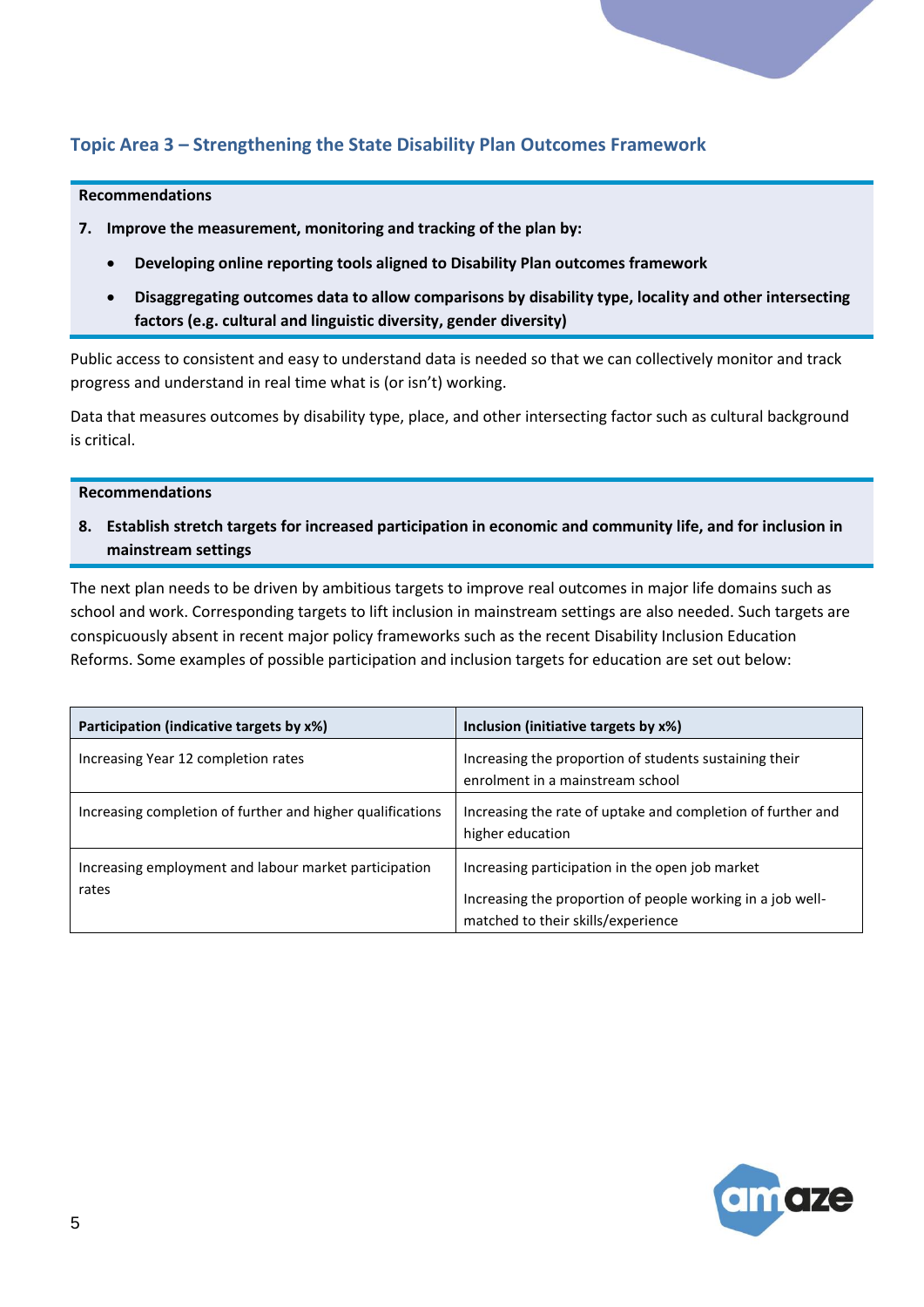**9. Improve transparency and accountability through the establishment of an independent report to Parliament, by a new Disability Inclusion Commissioner**

In line with the idea of a new Disability Rights and Inclusion Plan and Act, reporting on outcomes could take the form of an Independent Report to Parliament by a new Disability Inclusion Commissioner (more in Topic Area 6).

#### **Recommendations**

- **10. Expand the Outcomes Framework to include three new areas:**
	- **Positive Identity and Acceptance**
	- **Personal Relationships and Connections**
	- **Agency and Decision Making**

Amaze supports the intentions behind the proposed new Outcome Area of 'Recognition and Pride', but cautions against co-opting the language of 'pride' from the LGBTIQ+ community (while noting there is much to learn from this movement). Instead, we suggest the alternative framing of **Positive Identity and Acceptance**.

This outcome area should go beyond awards and community celebrations, to meaningful indicators such as whether people with invisible conditions (such as autism) feels comfortable and safe to disclose, and the extent which the disability community is an accepted and embraced part of the diversity of the Victorian community.

Amaze welcomes the proposal for a new Outcome Area of 'Intimate Lives'; however, believes this outcome could be better understood and measured if split into two distinct areas:

- one specifically covering the **personal relationships and connections**
- the other addressing the ability to have **agency and decision making** across all areas in their own lives and care.

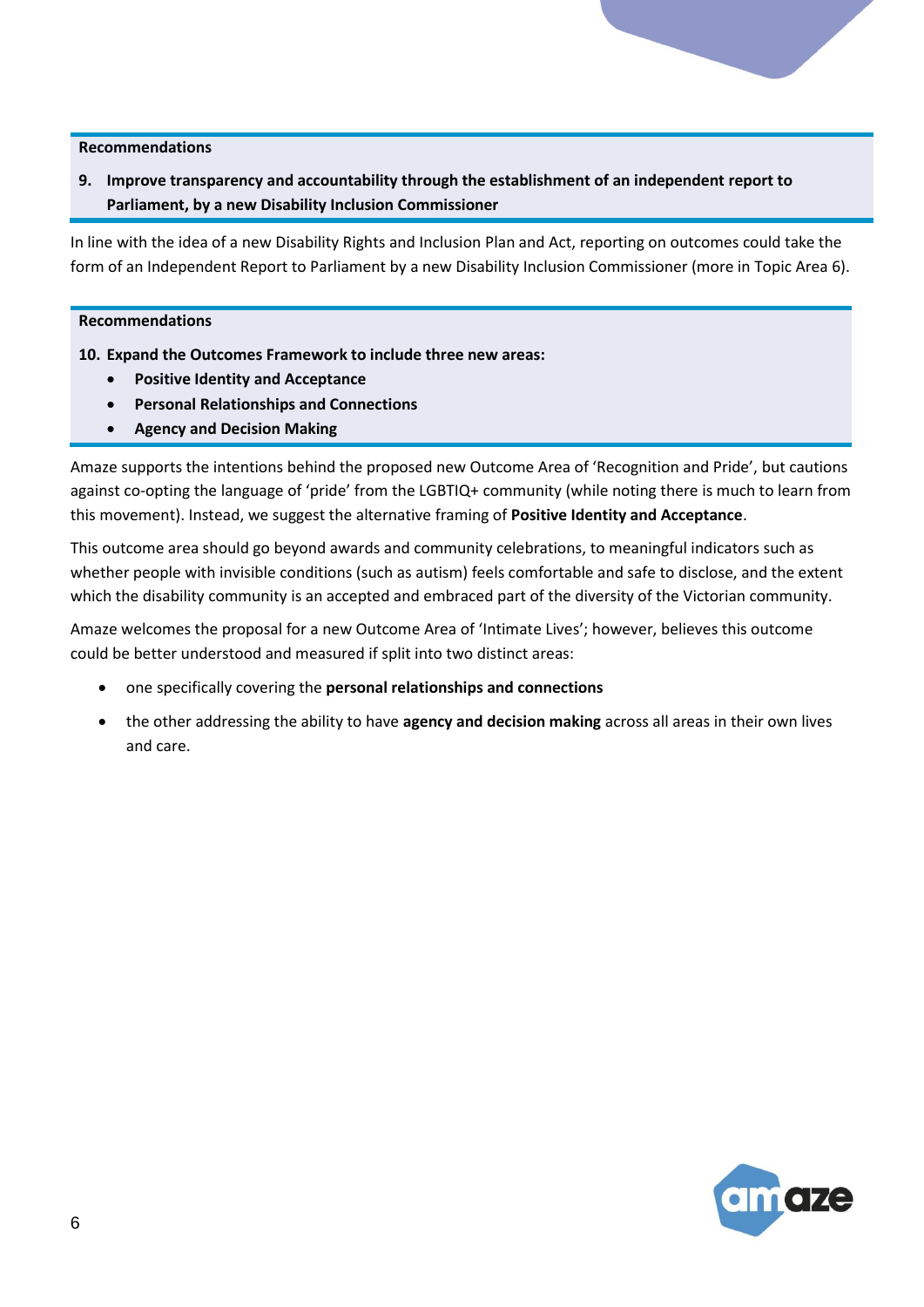# **Topic Area 4 – Introducing overarching approaches to strengthen government commitments under the new plan**

#### **Recommendations**

**11.** Include commitments in the Plan to support individual and systemic disability advocacy, including autism advocacy

Access to advocacy, self-advocacy and self-determination supports, including mechanisms to self-represent to government, are enshrined in the United Nations Convention on the Rights of Persons with Disabilities.

Advocacy services support people with disability to exercise their rights and freedoms by the provision of individual advocacy support; enabling people to advocate for themselves; and influencing long-term, systemic change.

The Victorian Government's advocacy program currently provides legacy funding to a select group of organisations. Funding has been incrementally extended, with no opportunity for new entrants. Autism has long been overlooked.

International studies have revealed challenges faced by general disability advocacy services in supporting autistic people.<sup>1</sup> The findings align with recent commonly reported experiences of autistic people in Australia.<sup>2</sup> There needs to be scope for funded advocacy services that are designed to work with autistic people and their families, in parallel to generalist services for people with disability. With the advocacy movement for neurodiverse and autistic people being relatively new compared to those for physical disabilities, there is much ground to catch up in terms of the realisation of the rights of autistic people.

The introduction of the NDIS has vastly increased demand for individual advocacy support as people navigate a new, complex, marketised system – autistic people are the biggest NDIS cohort. Likewise, the NDIS has increased the need for systemic and structural advocacy capability, particularly in light of the significant changes that have been foreshadowed.

The current review of disability advocacy funding by the Victorian Government presents an important opportunity to revisit the structure and focus of government-funded disability advocacy programs. The next state disability plan must reflect an ongoing commitment to state support for both individual and systemic disability advocacy – including for autism.



<sup>1</sup> National Autistic Society, 2003. *Autism: The Demand for Advocacy*. Available at[: https://www.scie-socialcareonline.org.uk/autism-the](https://www.scie-socialcareonline.org.uk/autism-the-demand-for-advocacy/r/a11G00000017ykcIAA)[demand-for-advocacy/r/a11G00000017ykcIAA](https://www.scie-socialcareonline.org.uk/autism-the-demand-for-advocacy/r/a11G00000017ykcIAA)

 $^2$  The Australian Autism Alliance's 2020 survey revealed more than 22% of autistic adults respondents did not know where to get help if they were experiencing violence, abuse or neglect; 45% did not know where to get help if they were experiencing discrimination or exclusive practices; 39% did not know where to get help to speak up themselves and self-advocate in general.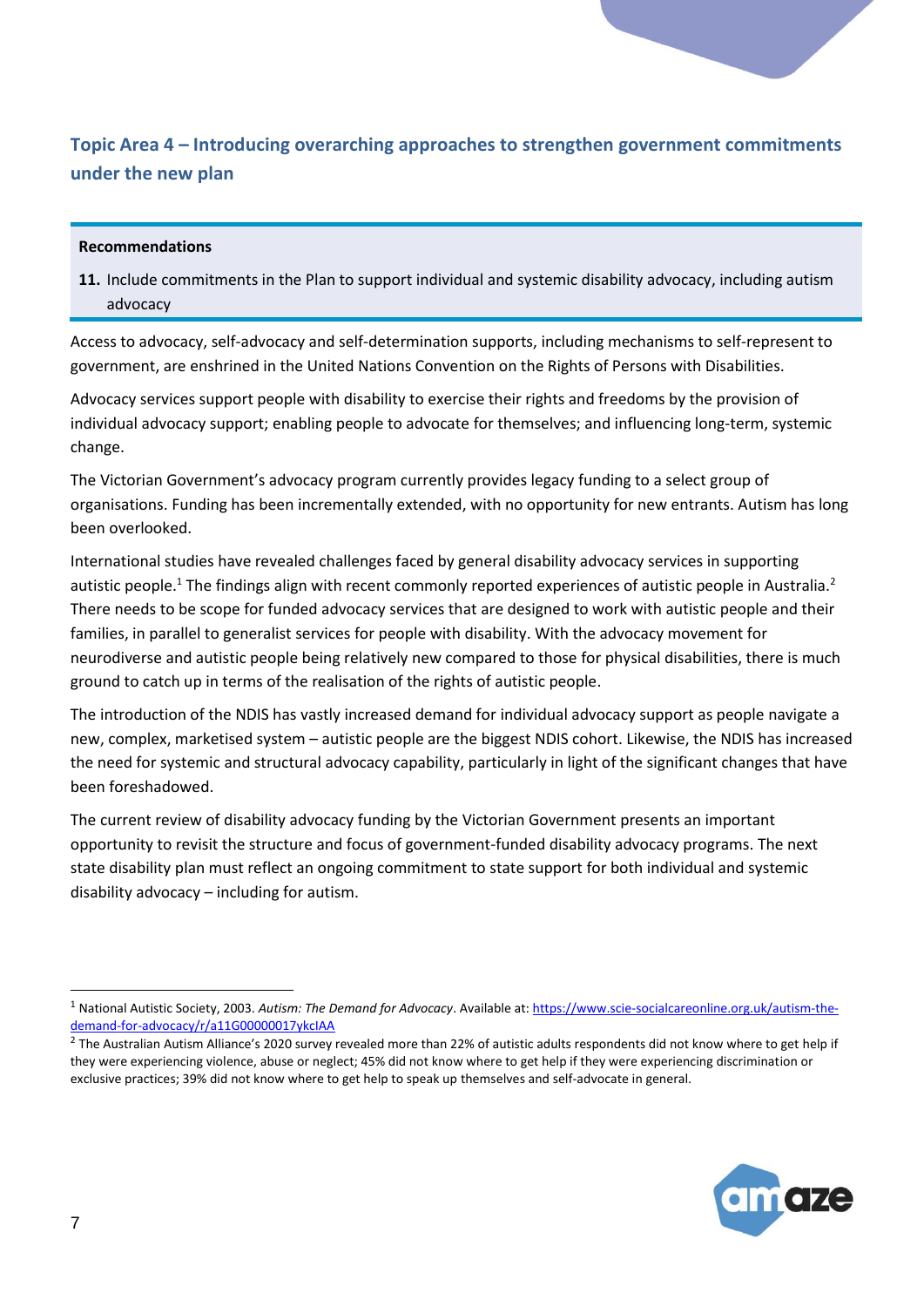#### **12. Embed connections to the Victorian Autism Plan in future iterations of the Disability Plan and Act**

A real strength of Victoria's Autism Plan is its connections with the state disability plan, including the shared outcomes framework and connected reporting with the state disability plan. This mutual dependency needs to be embedded and strengthened in the next Disability Plan and Act to drive a mutually reinforcing approach and to ensure sustained and concerted commitment to lifting outcomes for autistic people.

#### **Recommendations**

- **13. Prioritise changing community attitudes and behaviours as a foundational plank of the next plan, including by:**
	- **Teaching disability as part of human diversity at school. Embed this in the curriculum and create high quality teaching resources.**
	- **Investing in community awareness and behaviour research and public education campaigns.**

We welcome the intention to include Community Attitudes as overarching approach to strengthen Government Commitments under the plan. Without favourable community attitudes, little else can change.

Public education campaigns to promote social behaviour change, showing the diversity of disability have been shown to have an impact on community attitudes. An example is **Change Your Reactions**, a collaboration between Amaze and the Victorian Government to promote better understanding and inclusion of people with Autism. The first burst of the campaign evaluated very strongly, with nearly one in five autistic people and their families surveyed reporting "a change in the way people treated me", 68% of those who saw the campaign reporting having a better understanding of autism and 85% intended to refrain from being judgmental.

#### **Recommendations**

**14. Increase the disability competencies of the workforce across all mainstream services. This should include comprehensive units on disability rights, access and inclusion as mandatory learning/professional development**

Building the disability competency – including the autism competency – of key mainstream services workforces is a top priority. We note that the Victorian Autism Plan commits to the development of an Autism Workforce Capability Framework but understand this has yet to be operationalised. Implementation and monitoring of its impact are a must.

In discussions with Amaze staff to inform the preparation of this submission, a constant theme is that mainstream workforce capability is critical. One of our Autism Connect advisers observed:

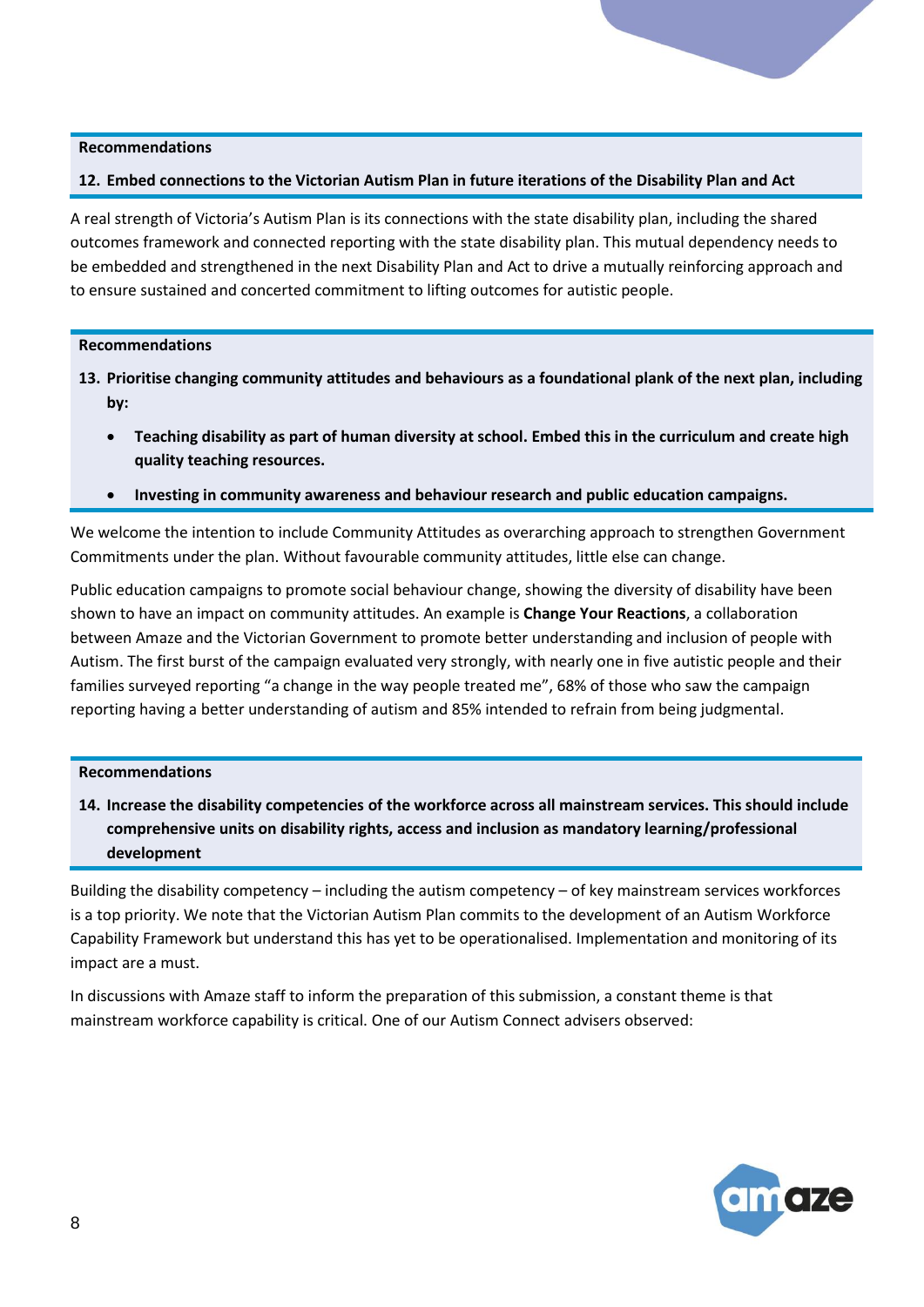*"Many autistic children and young people are spending much of their day with adults who do not understand autism. We constantly hear from families facing the challenges of moving from one school to another in search of teachers that understand autism. This has huge impacts on their mental health and wellbeing.* 

*The world would change for autistic people if they were appropriately supported from a young age by autism-proficient schools, with positive impacts and benefits across their life."*

#### **Recommendations**

- **15. Create consistency of reporting requirements under Disability Action Plans for government agencies and local councils to increase alignment and improve accountability**
- **16. Strengthen local government capacity and capabilities to advance implementation of the nest disability plan**

A revised Plan and Act offer the irresistible opportunity to drive alignment of efforts, outcomes and reporting across the public sector. Public sector bodies are currently required to report, via their annual plans, on their Disability Action Plans. However, there is no consistency on the scope and depth of the reporting, no central source of insights, and a lack of comparable outcomes data for aggregation and analysis. The new plan and act presents an opportunity to clearly align objectives, measures and reporting across all aspects of Victoria's public sector.

Bolstering the capacity of local government to enable place-based implementation of the next disability plan ought to be considered. This might include reviving effective aspects of the previous MetroAccess / RuralAccess program to underpin a co-ordinated approach across the state.

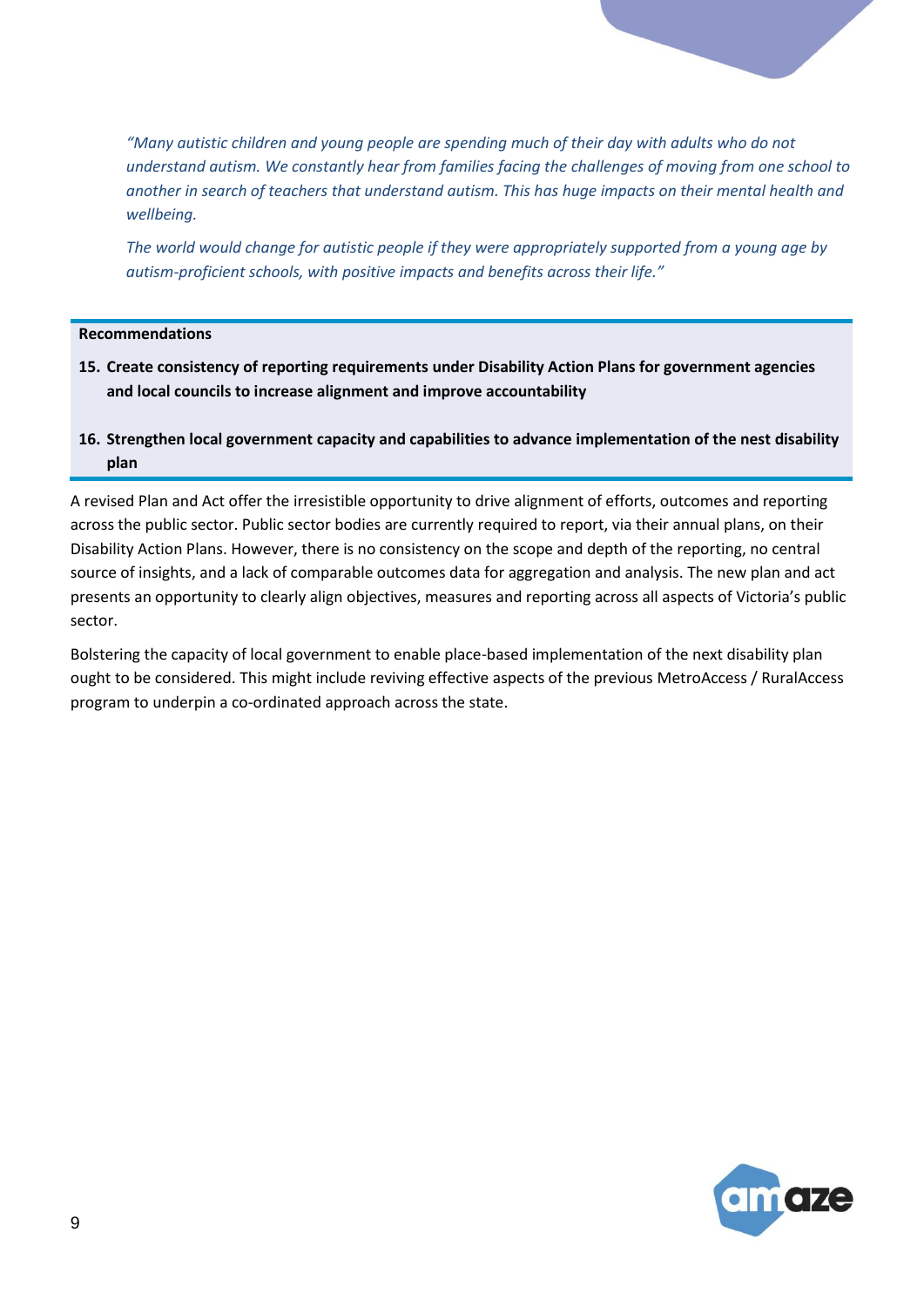## **Topic Area 5 – Supporting the interface between NDIS and mainstream services**

#### **Recommendations**

**17. Strengthen the Victorian Government's oversight of the NDIS consistent with the role of scheme funder and custodian** 

Autistic people comprise the biggest cohort of participants in the NDIS (31% of participants have autism as their primary disability; another 5% have autism as a secondary disability). Recent attempts by the Federal Government to introduce mandatory "independent" assessments that will determine scheme access and plan budgets; put funding caps on reasonable and necessary supports for autistic children; and efforts to slow the intake of participants and reducing plan budgets has highlighted the precarious position current and prospective NDIS participants find themselves in.

It underscores the needs for stronger oversight and governance about the future direction of the NDIS by state and territory governments who are partners in the Scheme.

As part of this, APTOS (Interface) Principles need to be overhauled, with inter-governmental mechanisms to oversee these reinstated and designed to include disability representatives.

#### **Recommendations**

**18. Sharpen the focus on support for people with disability who do not qualify for individualised plans under the NDIS. Develop safeguards for those exited from the NDIS**

90% of people with disability do not receive individualised funding plans under the NDIS. Lack of tier two support creates a huge 'cliff' that those who cannot establish or maintain eligibility for the NDIS risk falling off.

#### **Recommendations**

**19. Invest in building and training the next generation of Victoria's disability workforce, including allied health professionals. Undertake real time analysis of the impact of current initiatives (e.g. Free TAFE)**

The skills and labour shortage in a disability workforce is projected to increase, exacerbated by the likelihood of an extended period of closed/restricted borders. Increasing demand in the broader social care sector is amplifying this.

The plan needs to turbo charge efforts to cultivate the next generation of disability sector workers and to retain the existing workforce. Growing the representation of people with disability in the disability workforce is a real opportunity. Real time evaluation of current measures such as free TAFE, disability worker registration and portable long service leave is needed.

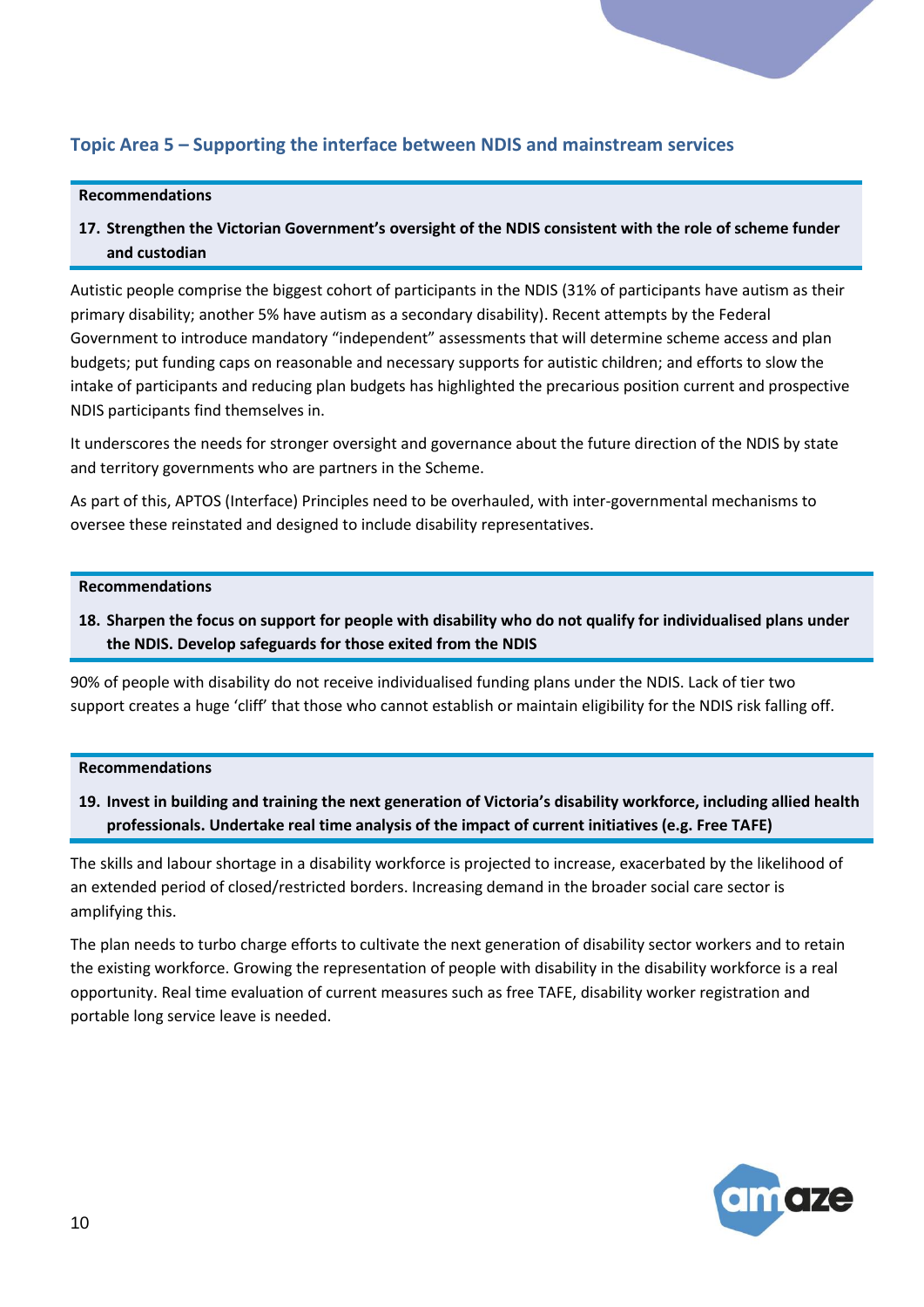#### **20. Provide disability services to temporary visa holders, who are ineligible for NDIS supports**

People on temporary visas are not eligible for NDIS supports. Changes to federal immigration laws have further extended the wait period for access to Medicare, social services and eligibility for permanent residency. Most permanent residents and new citizens come through temporary visa pathway.

The state has played a vitally important role in providing stop gap supports for some temporary visa holders with disability, particularly for early intervention support for children.

#### **Recommendations**

- **21. Strengthen the interface with the justice system including by**
	- **Ensuring all people entering correctional facilities are screened for cognitive disability, including autism.**
	- **Implementing protocols to identify whether individuals entering justice system are eligible for NDIS and facilitate Access Requests as needed**
	- **Introducing policy that allows NDIS-funded supports to be delivered on justice premises.**

We support the recommendations made by the Office of the Public Advocate (OPA) in their submission to the [Disability Royal Commission's Criminal Justice Issues Paper](https://www.publicadvocate.vic.gov.au/resource/file?id=18) and recent position paper '*[Decision Time: Activating](https://www.publicadvocate.vic.gov.au/resource/file?id=26)  [the rights of adults with cognitive disability](https://www.publicadvocate.vic.gov.au/resource/file?id=26)*'. People with complex support needs are the most likely to fall through the cracks of systems' interface.

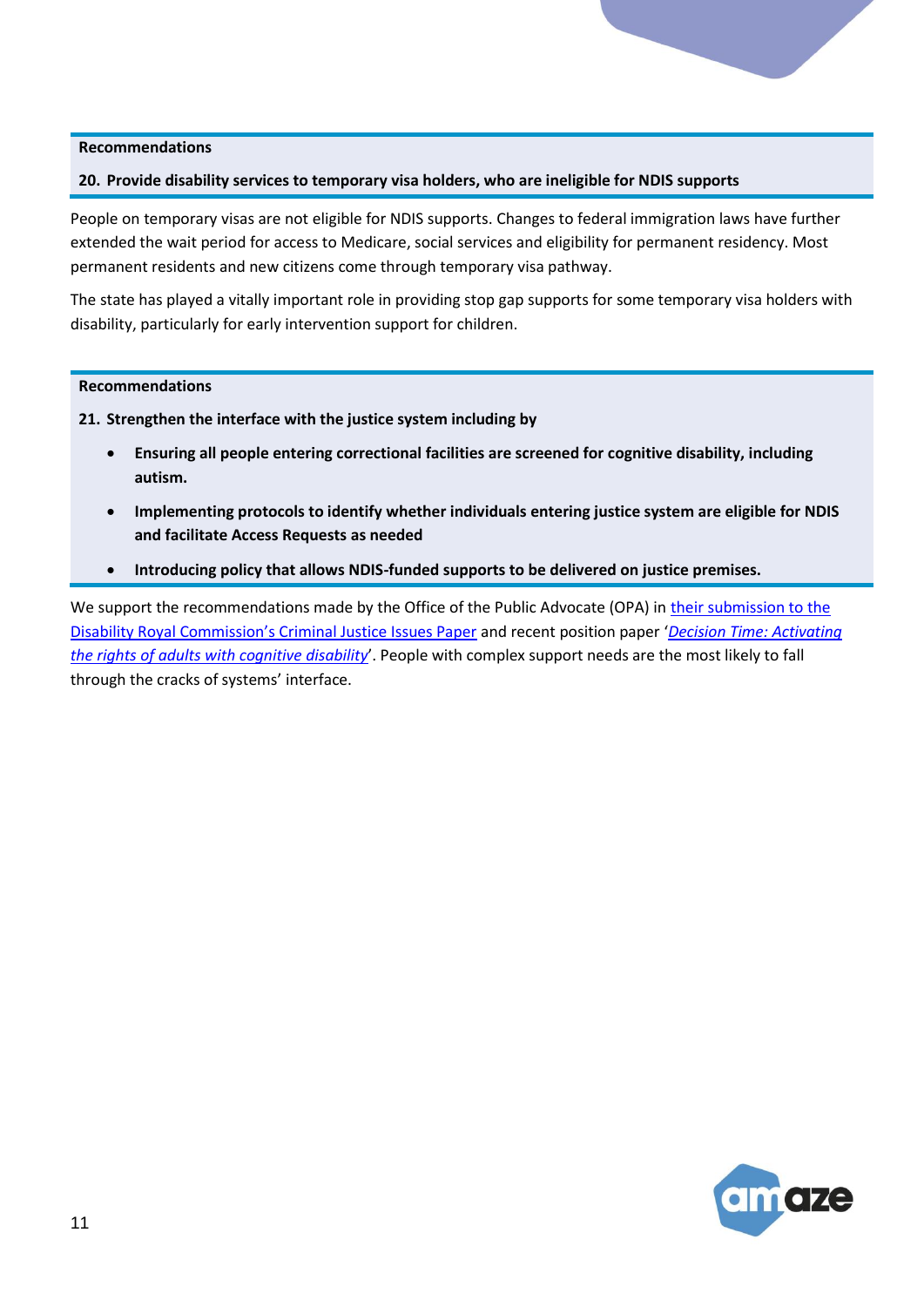# **Topic Area 6 – Strengthening disability inclusion through the review of the Disability Act 2006**

### **Recommendations**

#### **22. Legislate a new Disability Rights and Inclusion Act to replace Disability Act 2006**

The upcoming review of the Act provides an opportunity for Victoria to lead the nation in disability rights and inclusion. With so much that has changed since the Disability Act 2006 was passed (UNCRPD; NDIS; Inclusion Movement; pandemic) it is timely to purpose design a new Act underpinned by strong aspirations and bold objectives.

#### **Recommendations**

#### **23. Establish the statutory office of a Disability Inclusion Commissioner**

Establishment of a Disability Inclusion Commissioner would enable independent monitoring and systemic oversight and analysis. The Commissioner would report to parliament and champion advancements of disability rights and inclusion. The remit could be inspired by Victoria's new Gender and Sexuality Commissioner and the Residential Tenancies Commissioner. It could operate as an expansion/replacement of the office of the Disability Services Commissioner.

#### **Recommendations**

**24. Reaffirm the importance and broaden the mandate of the Disability Advisory Council in legislation. Provide for membership of the Council to reflect the diversity of Victoria's disability community**

Strong governance at all levels is needed – from communities up to parliament.

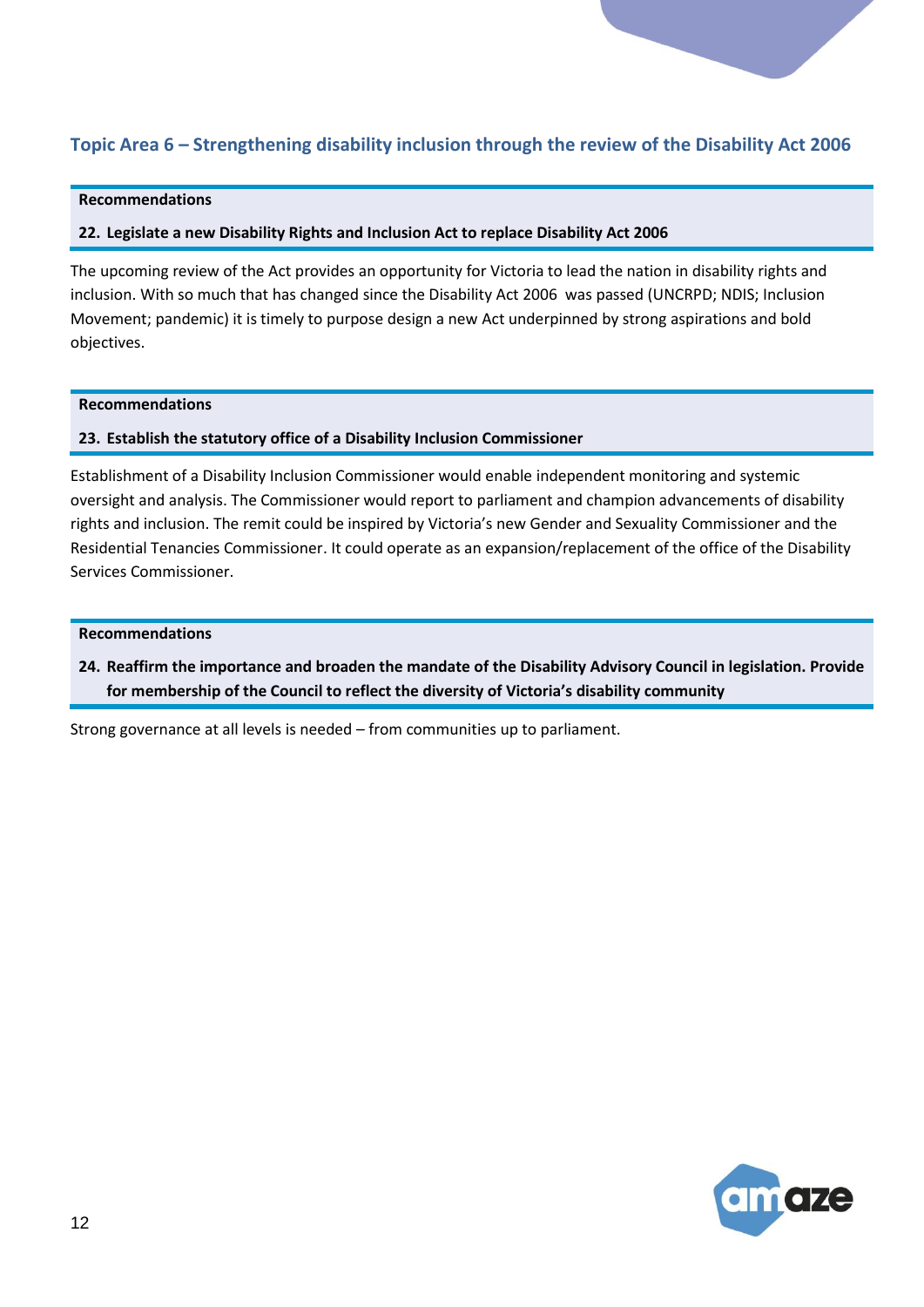# **Topic Area 7 – Responding to Coronavirus (COVID-19)**

#### **Recommendations**

**25. Ensure the design and implementation of Victoria's Mental Health Royal Commission's recommendations have a strong autism and disability focus**

The majority of autistic people have co-occurring mental health conditions. The pandemic has exacerbated this. Australian [research on the impact of the pandemic on autistic people](https://www.sydney.edu.au/dam/corporate/documents/sydney-policy-lab/everyday-experiences-of-autistic-people-during-covid-19---report---july-2020.pdf) indicated that while some autistic people had positive experiences in lockdown (e.g., appreciating the 'slowing down' of pressurised routines and the move to online engagement), the restrictions have dramatically affected people's social functioning and disrupted everyday routines. Many autistic people reported a decline in their overall mental health and felt worryingly unsupported during the pandemic. Likewise, a [2020 Survey by the Australian Autism Alliance](https://amazevic.sharepoint.com/:b:/g/EVtAZ46MeLNNmQUYD3aXWcQBV9vLP7LfqnTC8KiwzZLkpg?e=57Iq0Y) revealed widespread challenges with social isolation and mental ill-health during the pandemic.

This is consistent with international experiences. A [study in the United States](https://link.springer.com/article/10.1007/s10803-020-04760-5) reported high levels of stress particularly around isolation, illness, and finance. [A survey on the impact of the pandemic on autistic adults in](https://www.emerald.com/insight/content/doi/10.1108/AIA-10-2020-0057/full/html)  [the UK](https://www.emerald.com/insight/content/doi/10.1108/AIA-10-2020-0057/full/html) found autistic people to be "particularly at risk, as a consequence of a higher prevalence of co-occurring mental health conditions, such as anxiety".

As the Victorian Government begins implementing the recommendations of the Royal Commission into Mental Health, we urge an approach that keeps people with disability front and centre.

Along with other experts in the autism sector, Amaze has called for a range of measures including the establishment of a distinct autism and neuro-diversity stream within the new Collaborative Centre for Mental Health; autism training in the mental health workforce; autism proficiency in the upcoming Mental Health & Wellbeing Centres and broader access to autism assessment and diagnosis.

#### **Recommendations**

## **26. Invest in measures to support students with disability to re-engage with Education and Training after the disruptions caused by the pandemic**

Amaze is particularly concerned about the long-term impacts of extended schooling disruptions on autistic students. Around 70% of families responding to Amaze's Victorian-based [Learning in Lockdown Survey](https://www.amaze.org.au/wp-content/uploads/2020/09/Amaze-Learning-in-Lockdown-Report-Term-3-Sept-2020.pdf) 2020 reported their children experienced deteriorating mental health during school disruptions.

We note the Victorian Government's commitment to providing mental health practitioners in school settings, including the recent expansion in the 2021/22 Budget. It is critical that mental health practitioners employed for this initiative receive specific training in autism and mental health to ensure they are well-equipped to support autistic students.

Likewise, programs to combat school disengagement and to support re-engagement need to be proficient in working with the high proportion of autistic young people at risk of prematurely leaving school.